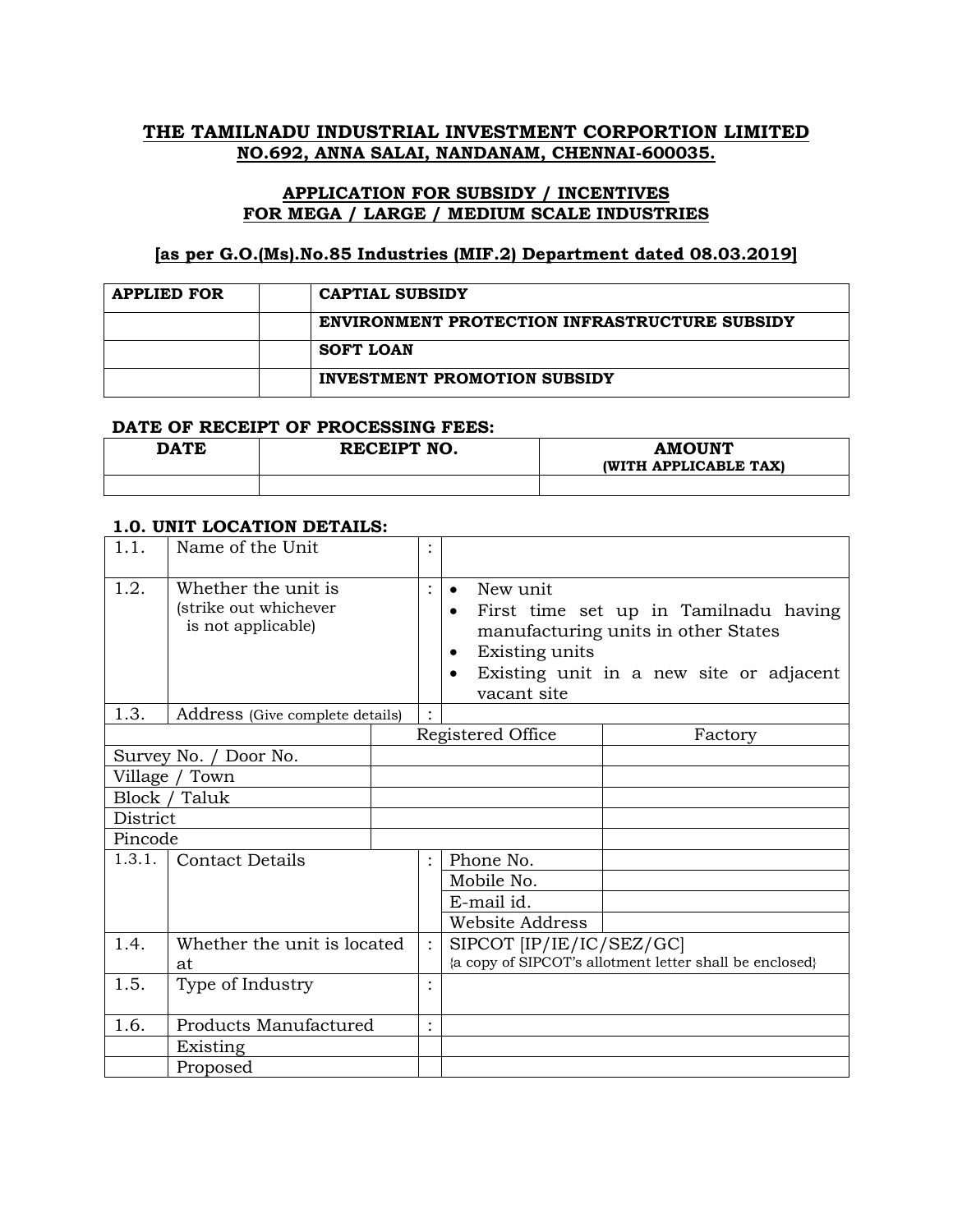| 1.7. | <b>Installed Capacity</b>   |           |  |
|------|-----------------------------|-----------|--|
|      | Existing (Prior to          |           |  |
|      | Expanson)                   |           |  |
|      |                             |           |  |
|      | Additional Capacity as part |           |  |
|      | of the expansion            |           |  |
|      |                             |           |  |
| 1.8. | Details of Registrations    | $\bullet$ |  |
|      | SIA / Udyog Adhar           |           |  |
|      |                             |           |  |
|      | ROC / Firm Registration     |           |  |
|      | Certificate                 |           |  |
|      |                             |           |  |
|      | <b>PAN</b>                  |           |  |
|      |                             |           |  |
|      | <b>TIN</b>                  |           |  |
|      |                             |           |  |
|      | <b>CIN</b>                  |           |  |
|      |                             |           |  |
|      | <b>GSTIN</b>                |           |  |
|      |                             |           |  |

### **2.0. MANAGEMENT DETAILS**:

| 2.1. | Constitution of the unit                                                             | $\bullet$      |     |              |                      |
|------|--------------------------------------------------------------------------------------|----------------|-----|--------------|----------------------|
| 2.2. | Details of the Directors /<br>Partners / Proprietor<br>[as per the following format] | $\ddot{\cdot}$ |     |              |                      |
| S1.  | Name                                                                                 |                | Age | $%$ of       | Whether Professional |
| No.  |                                                                                      |                |     | shareholding | Director             |
|      |                                                                                      |                |     |              |                      |
|      |                                                                                      |                |     |              |                      |
|      |                                                                                      |                |     |              |                      |
|      |                                                                                      |                |     |              |                      |
|      |                                                                                      |                |     |              |                      |
|      |                                                                                      |                |     |              |                      |
| 2.3. | Details of the units in<br>which<br>the<br>present<br>promoters are associated       | $\ddot{\cdot}$ |     |              |                      |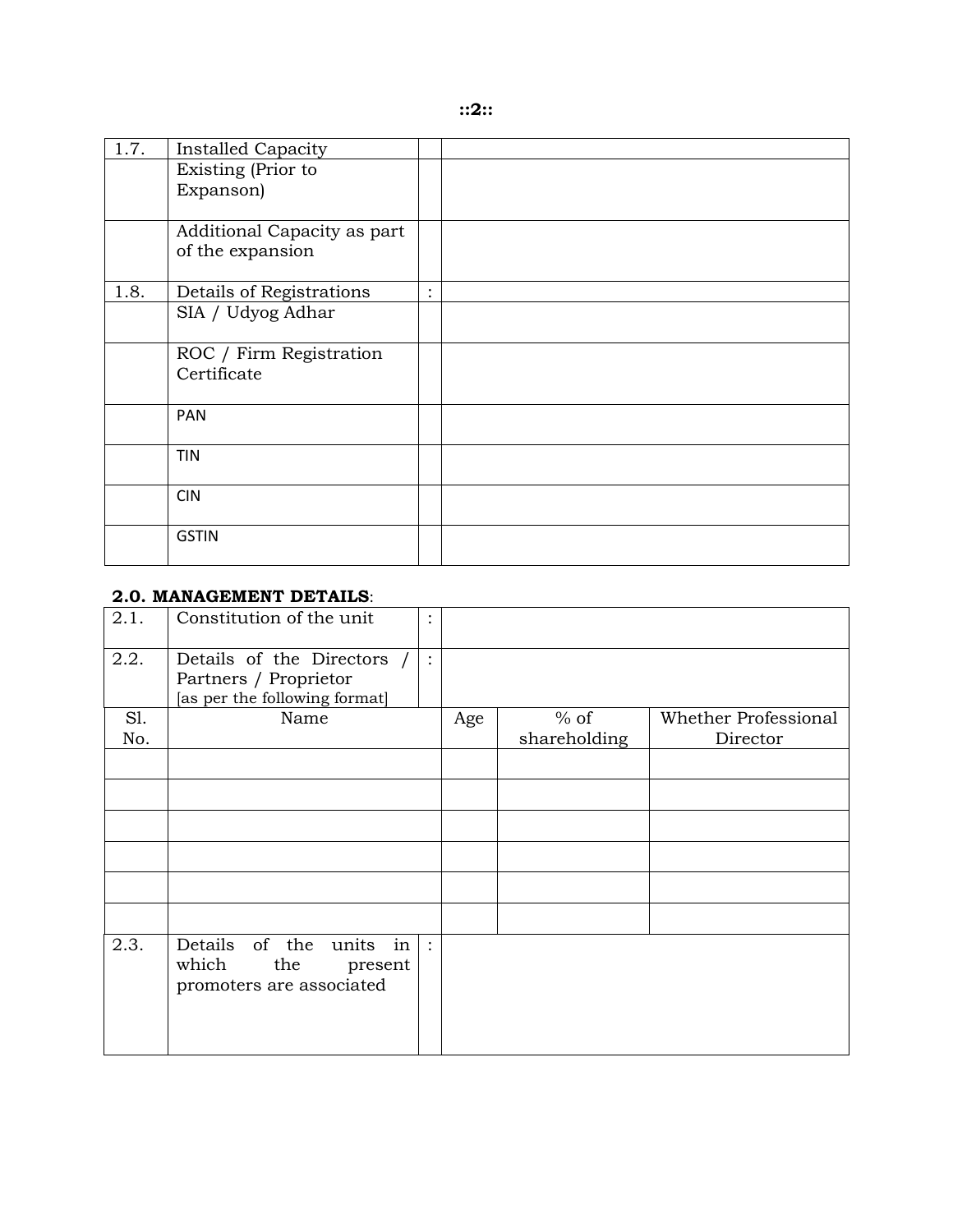## **3.0. FINANCIAL ASSISTANCE DETAILS:**

| 3.1. | Project is implemented with                                                  | Bank / Financial Institution / Own Finance /<br>Both |
|------|------------------------------------------------------------------------------|------------------------------------------------------|
| 3.2. | If implemented with Bank /<br>FI give details as per the<br>following format |                                                      |
| 3.3. | Details of Charges created<br>on the assets of the unit                      |                                                      |

|                  |          |            |           |      |             | (Rs. in lakhs) |                 |
|------------------|----------|------------|-----------|------|-------------|----------------|-----------------|
| Name and address | Date of  | Amount     | Amount    |      | Amount      |                | Amount          |
| of the Bank / FI | Sanction | Sanctioned | Disbursed |      | Outstanding |                | overdue, if any |
|                  |          |            |           | Prl. | Int.        | Prl.           | Int.            |
|                  |          |            |           |      |             |                |                 |
|                  |          |            |           |      |             |                |                 |

| ა.ა. | Investment in eligible fixed assets        | Investment Period |
|------|--------------------------------------------|-------------------|
|      | [during the investment period as per G.O.] |                   |

|     |                   |                 |           | (Rs. in lakhs) |  |
|-----|-------------------|-----------------|-----------|----------------|--|
|     | Description       | Amount invested | Funded by |                |  |
| No. |                   |                 | Bank / FI | Own Fund       |  |
|     | Land              |                 |           |                |  |
| ۷.  | <b>Building</b>   |                 |           |                |  |
|     | Plant & Machinery |                 |           |                |  |

## **4.0. INVESTMENTS MADE IN ELIGIBLE FIXED ASSETS FOR THE PROJECT FOR THE PERIOD FROM\_\_\_\_\_\_\_\_\_\_\_\_\_\_\_\_\_\_ TO\_\_\_\_\_\_\_\_\_\_\_\_\_\_\_\_\_**

4.1. Details of the investment made in the project: (Rs. in lakhs)

| <b>Project Cost</b>             | Amount | <b>Means of Finance</b>      | Amount |
|---------------------------------|--------|------------------------------|--------|
| Land                            |        | Share Capital                |        |
| <b>Building</b>                 |        | <b>Internal Generation</b>   |        |
| Plant & Machinery               |        | Term Loan (Bank / FI)        |        |
| <b>Imported Machinery</b>       |        | <b>State Capital Subsidy</b> |        |
| Indigenous Machinery            |        | Debentures                   |        |
| <b>Effluent Treatment Plant</b> |        | Unsecured Loan               |        |
| Transport & Erection            |        | Deferred Payment Guarantee   |        |
| Electricals                     |        | Hire Purchase                |        |
| Technical Know how              |        | Leasing                      |        |
| Other Assets                    |        | Others                       |        |
| Preliminary & Pre-Operative     |        |                              |        |
| <b>Expenses</b>                 |        |                              |        |
| Working Capital Margin          |        |                              |        |
| <b>Total</b>                    |        | <b>Total</b>                 |        |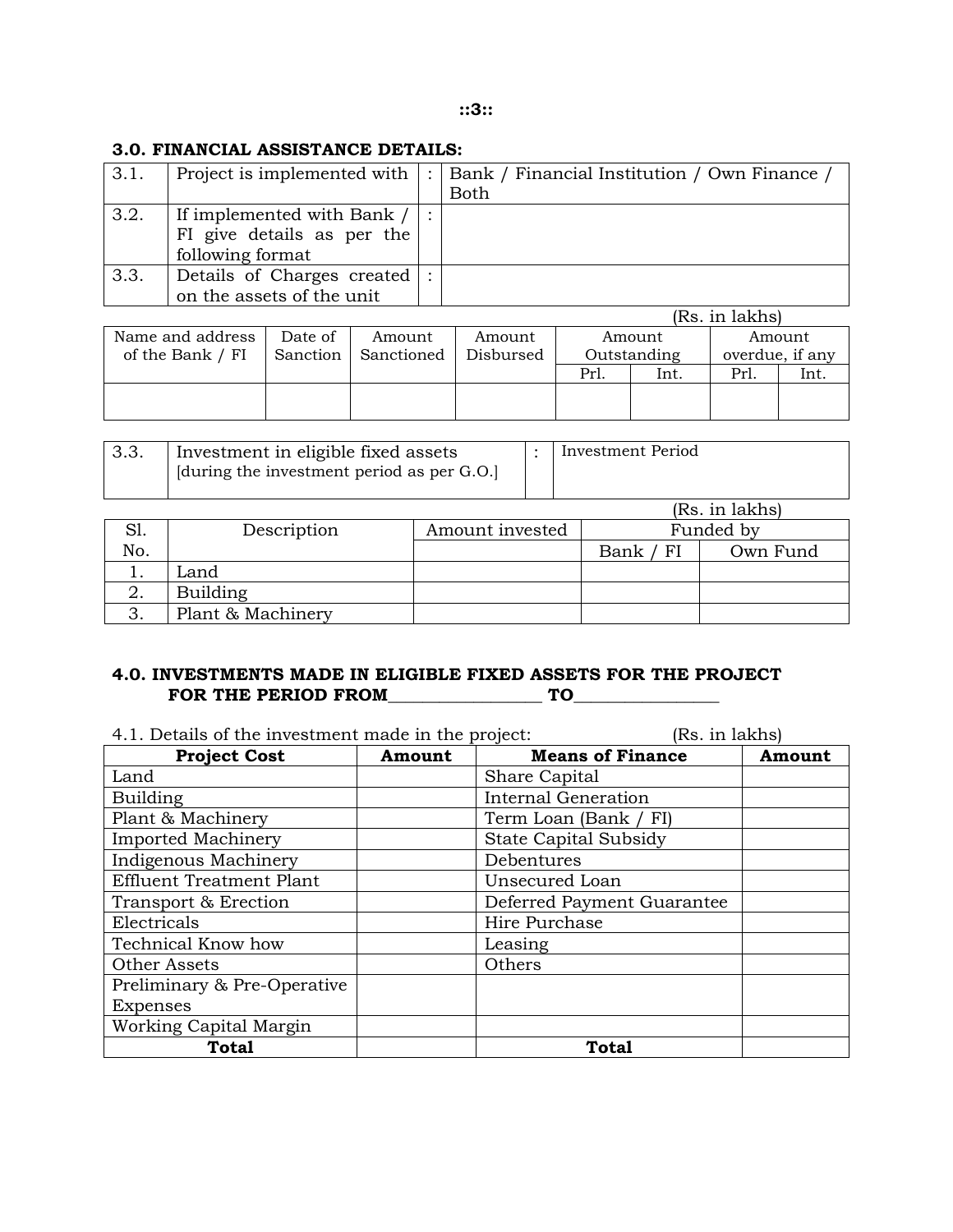|  | ٠<br>۰, | ٠ |  | ۰. | ٠<br>۰, |  |
|--|---------|---|--|----|---------|--|
|--|---------|---|--|----|---------|--|

| 4.2.       | Details of Land                                                                                |          |                |                 |                                |                               |
|------------|------------------------------------------------------------------------------------------------|----------|----------------|-----------------|--------------------------------|-------------------------------|
| 4.2.1.     | Own Land / Lease Land<br>[Sale Deed executed for own land]<br>[Lease Deed copy to be enclosed] | $\vdots$ |                |                 |                                |                               |
| 4.2.2.     | Location                                                                                       |          |                |                 |                                |                               |
| S1.<br>No. | Location [Details like S.No./D.No.,<br>Name of the Street, Village, Taluk,<br>District         |          |                | Extent          | Guideline<br>Value<br>[if own] | Document<br>Value<br>[if own] |
| 4.3.       | <b>Building Details</b>                                                                        |          | $\bullet$      |                 |                                |                               |
| 4.3.1.     | The details of building constructed                                                            |          | $\ddot{\cdot}$ |                 |                                |                               |
| S1.<br>No. | Description                                                                                    |          |                | Type of<br>roof | Area<br>Constructed            | Value                         |
|            |                                                                                                |          |                |                 |                                |                               |

| 4.4.   | Plant & Machinery Details |             | $\bullet$ |          |                                            |               |
|--------|---------------------------|-------------|-----------|----------|--------------------------------------------|---------------|
| 4.4.1. | <b>Imported Machinery</b> |             |           |          | (Please specify New / Second hand $m/c$ .) |               |
|        | <b>Investment Details</b> |             |           |          |                                            |               |
| Sl.    | Description of            | Name of the |           | Bill     | Value of the                               | Other charges |
| No.    | the Machinery             | Supplier    |           | Invoice  | Machinery as                               | for Import    |
|        |                           |             |           | Number & | per Invoice                                |               |
|        |                           |             |           | Date     |                                            |               |
|        |                           |             |           |          |                                            |               |
|        |                           |             |           |          |                                            |               |

| 4.4.2. | Indigenous Machinery      |             | New Machinery only |                               |
|--------|---------------------------|-------------|--------------------|-------------------------------|
|        | <b>Investment Details</b> |             |                    |                               |
| S1.    | Description of            | Name of the | Bill               | Value of the Machinery as per |
| No.    | the Machinery             | Supplier    | Invoice            | Invoice                       |
|        |                           |             | Number &           |                               |
|        |                           |             | Date               |                               |
|        |                           |             |                    |                               |
|        |                           |             |                    |                               |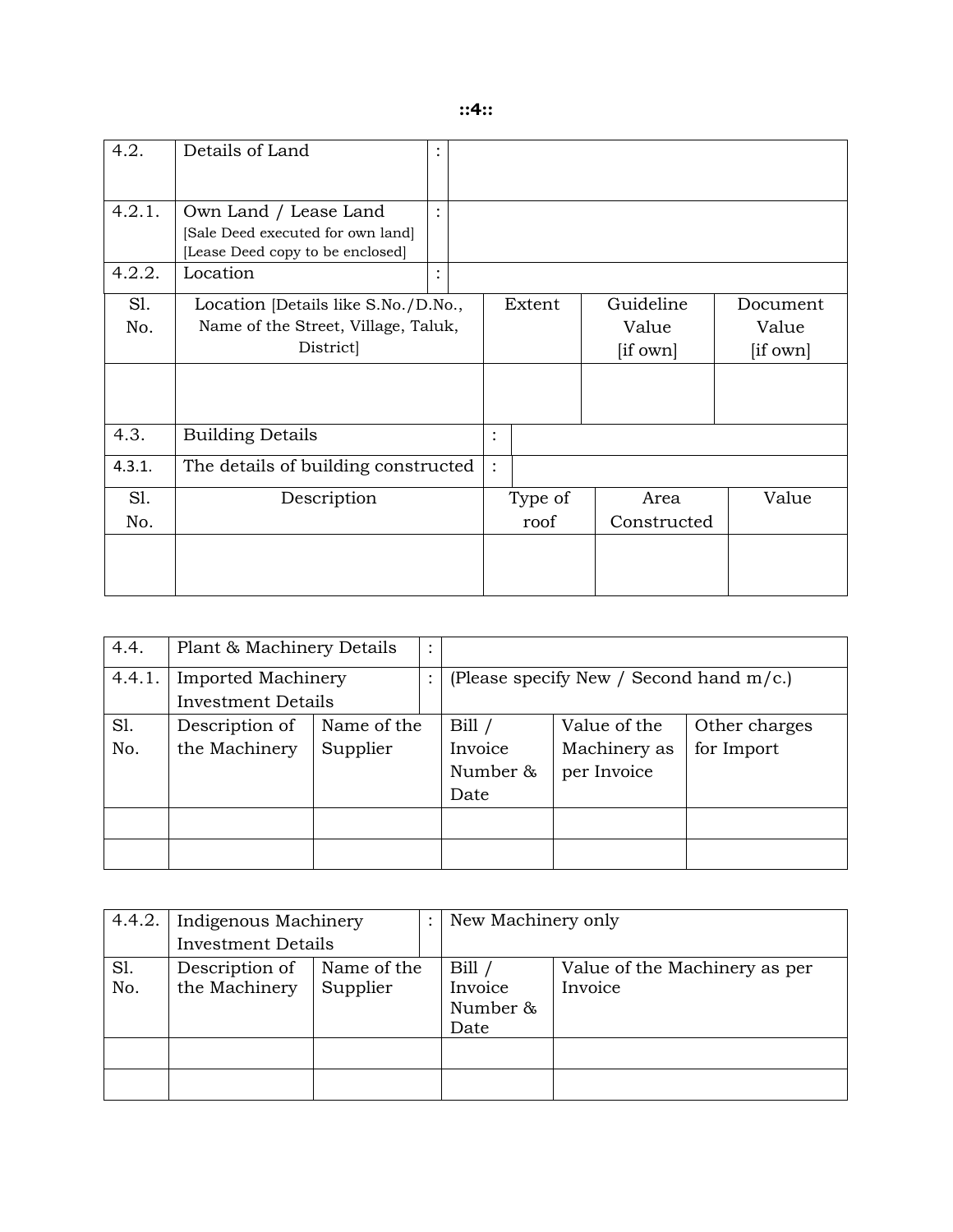| ٠<br>۰,<br>×<br>۰.<br>۰.<br>٠<br>۰,<br>×<br>٠ |  |  |  |  |  |  |
|-----------------------------------------------|--|--|--|--|--|--|
|-----------------------------------------------|--|--|--|--|--|--|

| 4.5. | Total Investment in Eligible  |  |
|------|-------------------------------|--|
|      | <b>Fixed Assets</b>           |  |
|      |                               |  |
| 4.6. | Applied for                   |  |
|      | Capital Subsidy               |  |
|      | <b>Environment Protection</b> |  |
|      | Infrastructure Subsidy        |  |
|      | Soft Loan                     |  |
|      | <b>Investment Promotion</b>   |  |
|      | Subsidy                       |  |

#### **5.0. EMPLOYMENT GENERATION:**

| Ι.   | Managerial                |  |
|------|---------------------------|--|
| ii.  | Supervisory / Technical   |  |
| iii. | Non-Technical             |  |
| iv.  | Workers                   |  |
|      | a. Skilled                |  |
|      | b. Semi-skilled           |  |
|      | c. Unskilled              |  |
| v.   | Others (specify)          |  |
|      | Total number of employees |  |

➢ Direct employment details only as on the date commencement of commercial production to be included.

➢ The details supported by the returns filed with the PF authorities and certificates by the Statutory Auditor / Chartered Accountant of the company.

#### **6.0. STATUTORY APPROVALS:**

| i.                        | Building Plan Approval         |           |  |
|---------------------------|--------------------------------|-----------|--|
|                           | [copy to be enclosed]          |           |  |
| ii.                       | Date of approval               |           |  |
| $\overline{\text{iii}}$ . | Approving authority            | $\bullet$ |  |
| iv.                       | Details of planning permit     |           |  |
|                           | proceeding                     |           |  |
| V.                        | Industrial licenses            |           |  |
|                           | [as applicable to the project] |           |  |
| vi.                       | <b>Factories Act</b>           |           |  |
| vii.                      | TNPCB clearance                | $\bullet$ |  |
| viii.                     | Local Body clearance           |           |  |
| ix.                       | Other statutory clearance,     |           |  |
|                           | if any                         |           |  |
|                           |                                |           |  |
|                           |                                |           |  |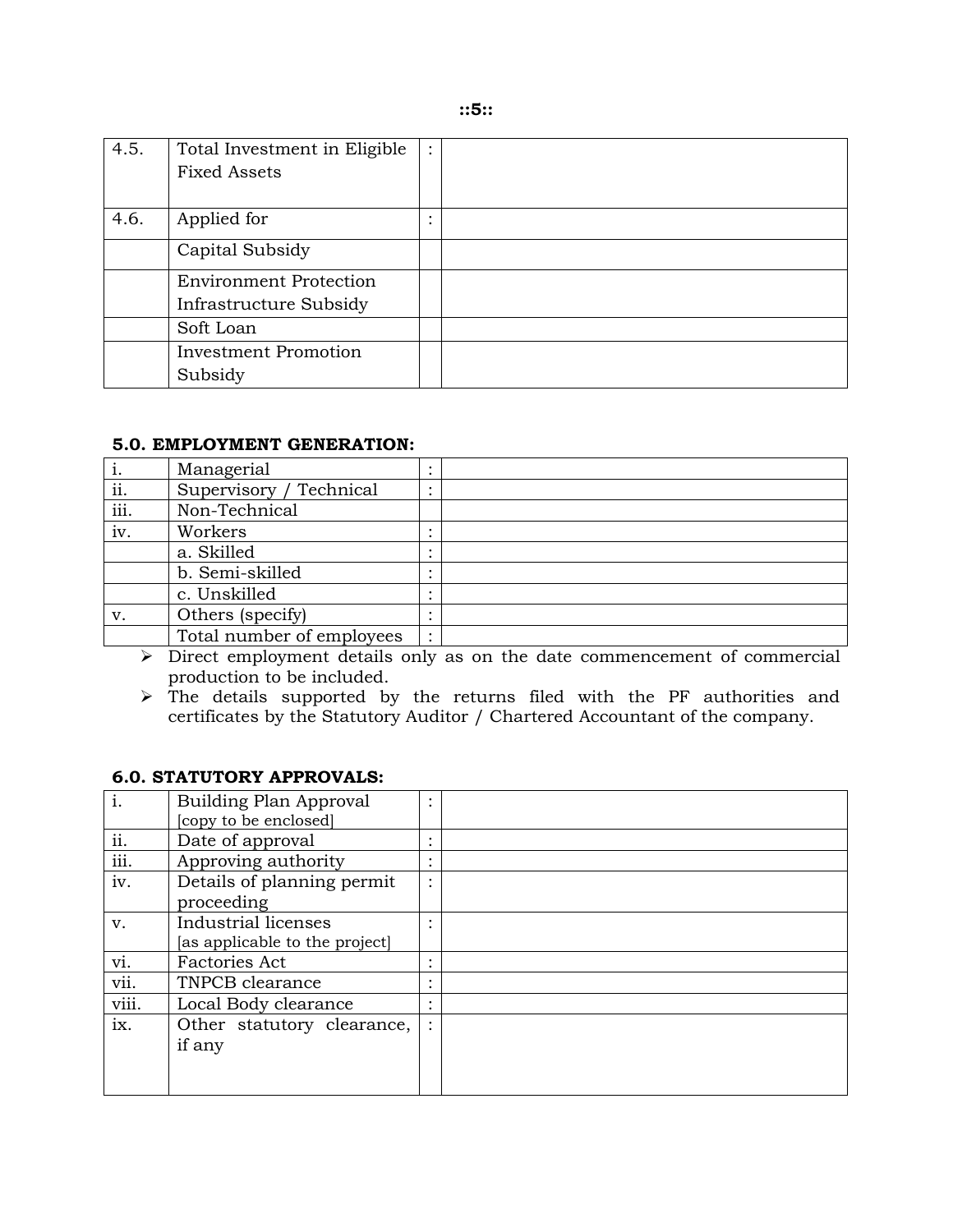| 7.0 | Commencement             |  |
|-----|--------------------------|--|
|     | Commercial Production    |  |
| 7.1 | Date of Commencement of  |  |
|     | Commercial Production    |  |
| 7.2 | Details of First Invoice |  |
|     |                          |  |

[Certificate of Statutory Auditors / Chartered Accountant of the company to be enclosed]

| 8.0. | of subsidy<br>Details       |  |
|------|-----------------------------|--|
|      | application registered if   |  |
|      | any, for this project with  |  |
|      | other institutions / agency |  |
|      | of the Central / State      |  |
|      | Government / any other      |  |
|      | agencies                    |  |

## For **Soft Loan** / **Investment Promotion Subsidy** the following details are to be furnished.

| 9.0. | Details of Production and $\vdots$<br>sales |  |
|------|---------------------------------------------|--|
|      |                                             |  |
| 9.1. | Details of Year-wise                        |  |
|      | Production and sales. Last                  |  |
|      | three years prior to the                    |  |
|      | Commencement<br>of                          |  |
|      | Commercial Production of                    |  |
|      | the expansion project.                      |  |
|      |                                             |  |
| 9.1. | Details of<br>Year-wise                     |  |
|      | Production and sales. From                  |  |
|      | the date of years after the                 |  |
|      | Commencement<br>of                          |  |
|      | Commercial Production of                    |  |
|      | the new/including<br>the                    |  |

[Certificate of Statutory Auditors / Chartered Accountant of the company to be enclosed]

expansion project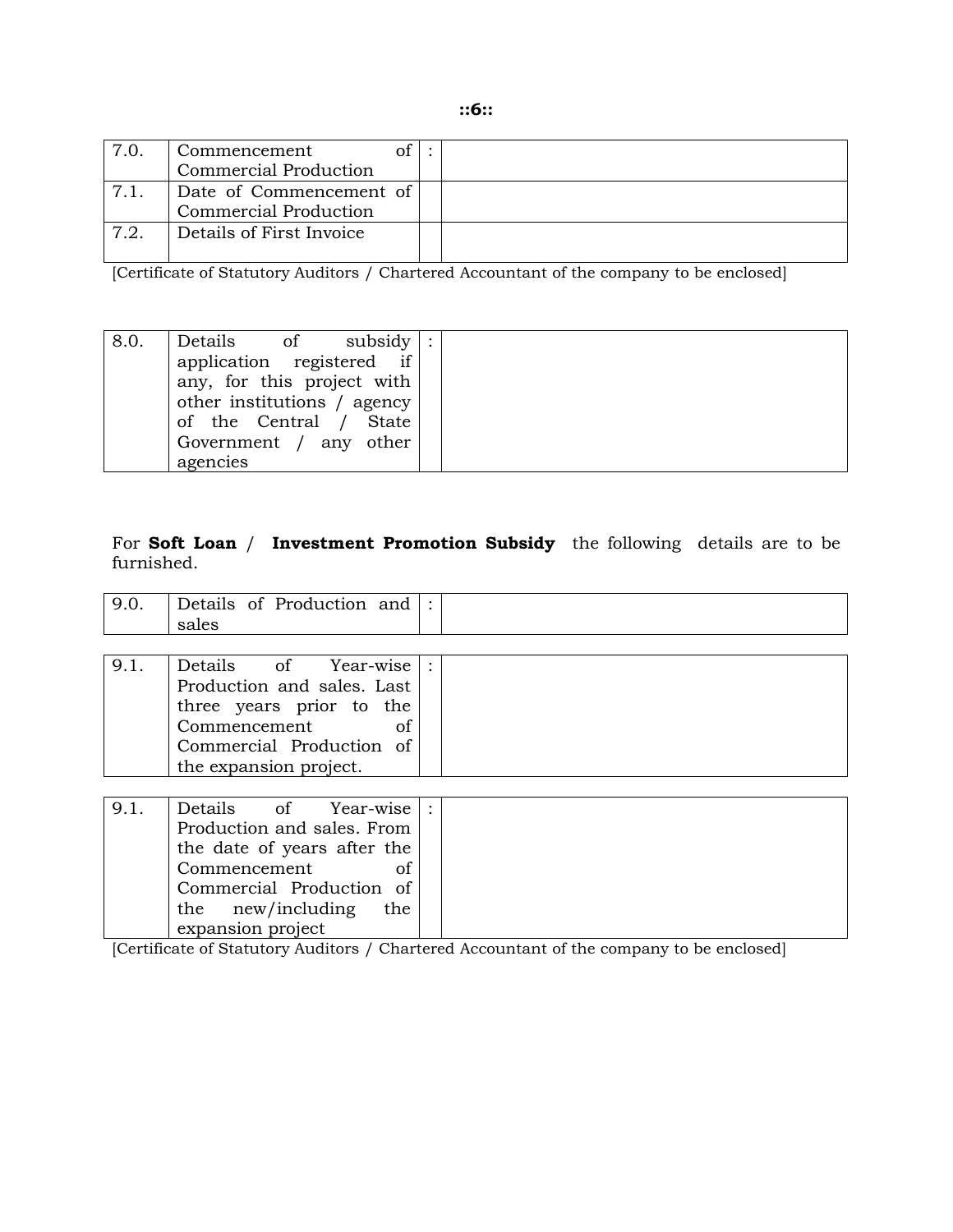| ٠<br>۰,<br>٠<br>×<br>۰.<br>۰,<br>٠ |  |  |  |  |  |  |
|------------------------------------|--|--|--|--|--|--|
|------------------------------------|--|--|--|--|--|--|

| 10.0. | Details of VAT and $CST$ :<br>remitted                                                                                                                                        |  |
|-------|-------------------------------------------------------------------------------------------------------------------------------------------------------------------------------|--|
|       |                                                                                                                                                                               |  |
| 10.1. | Details of Year-wise VAT :<br>and CST remitted. Last<br>three years prior to the<br>Commencement<br>of<br>Commercial Production of<br>the expansion project.                  |  |
|       |                                                                                                                                                                               |  |
| 10.2. | Details of Year-wise VAT :<br>and CST remitted. From<br>the date of years the<br>Commencement<br>of<br>Commercial Production of<br>the new/including the<br>expansion project |  |

[Certificate of Statutory Auditors / Chartered Accountant of the company to be enclosed]

#### **DECLARATION**

 I /We hereby agree that capital subsidy will be sanctioned as per the extant guidelines issued by Government from time to time. I/We certify that all the information furnished by us in this regard are true and I/We fully understand that if the information furnished is found to be false or misrepresented, we are liable to repay the above capital subsidy in full along with interest at such rate prescribed by the Government/TIIC from time to time. Further, I/We shall forthwith repay the capital subsidy amount disbursed to me/us under this scheme, if the capital subsidy amount to Medium/Mega/Large Scale Industries is found to have been disbursed in excess of the capital subsidy amount actually admissible for whatsoever reason. Further, we also are liable to pay interest at such rate as prescribed by the Government/TIIC from time to time on such amount and such other charges/expenses which may be repayable by us.

 It is hereby further certified that I/We have not hitherto applied for or have received any amount by way of grant of any subsidy in respect of this project from Central/State Government or its agencies.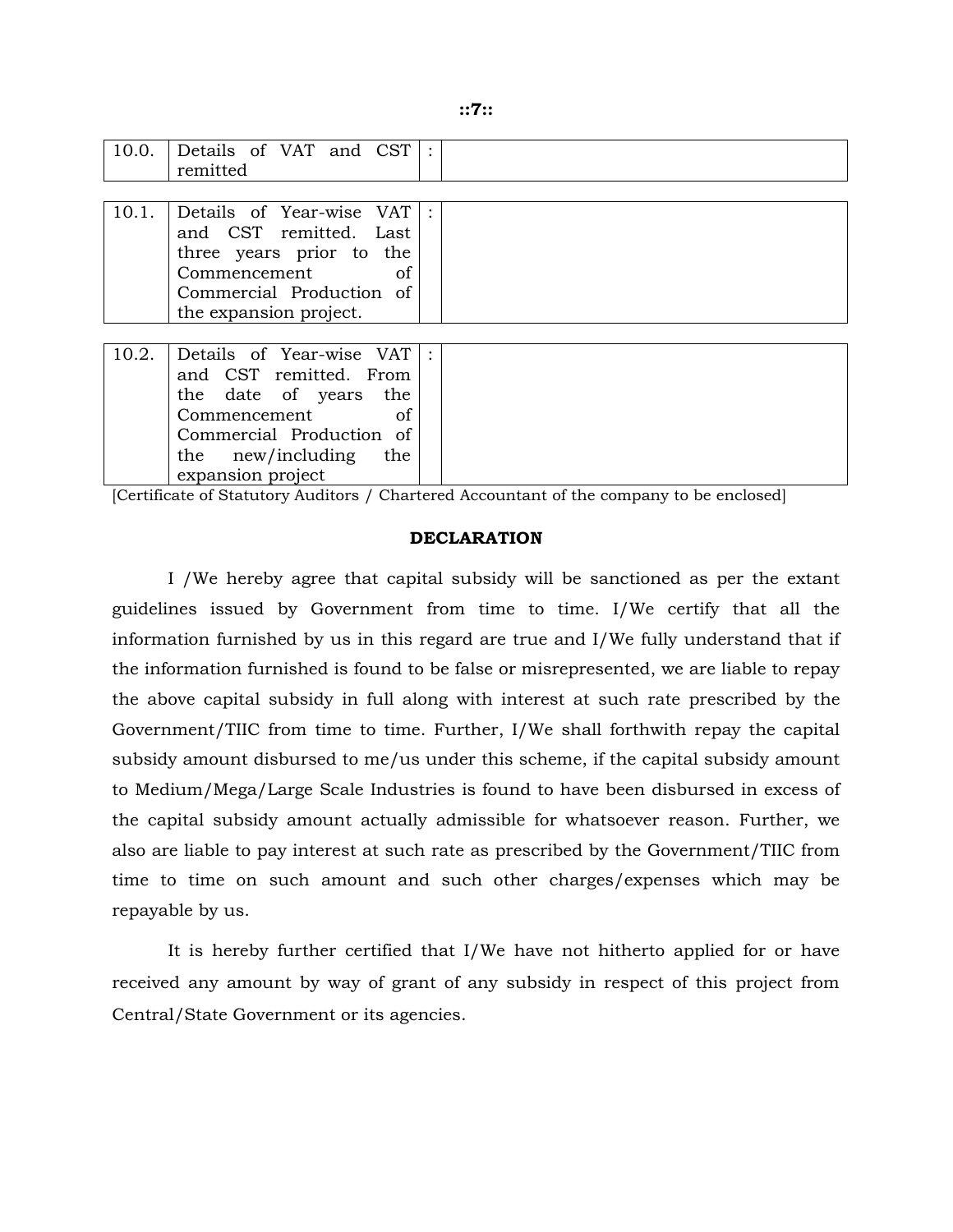I/We certify that all information furnished by me/us is true and that I/We have no borrowing arrangement for the unit with anyone except as indicated in the application, and that no legal action has been/is being taken against me/us and that I/We shall furnish all other information that may be required by TIIC in connection with my/our application and that this and any other information available with TIIC pertaining to my/our application and to the borrowing unit present and future, may also be exchanged by you with any agency TIIC may deem fit, and that TIIC and its representatives, representatives of RBI, IDBI, SIDBI or any other agency as authorised by TIIC, may at any time inspect/verily our assets, books of accounts etc., in our factory and business premises.

 I/We certify that as on date there are no overdues to any financial institutions/banks from the undersigned, the other promoters and the Company/Companies in which the other promoters have interest as a promoter/director/partner/proprietor. I/We also certify that there are no statutory overdues or liabilities and no legal action is pending against me/the promoters/the Company or other in which I am/the other promoters are Director(s) / Partner(s) / Proprietor. I/We further fully understand that in case of non-compliance of the conditions, the capital subsidy amount along with the interest as prescribed by the State Government/TIIC from time to time shall be recovered from us treating it as Government Dues.

## Yours faithfully

 Signature of the applicant Name of the signatory for and on the behalf of (Name of the unit)

Place: Date: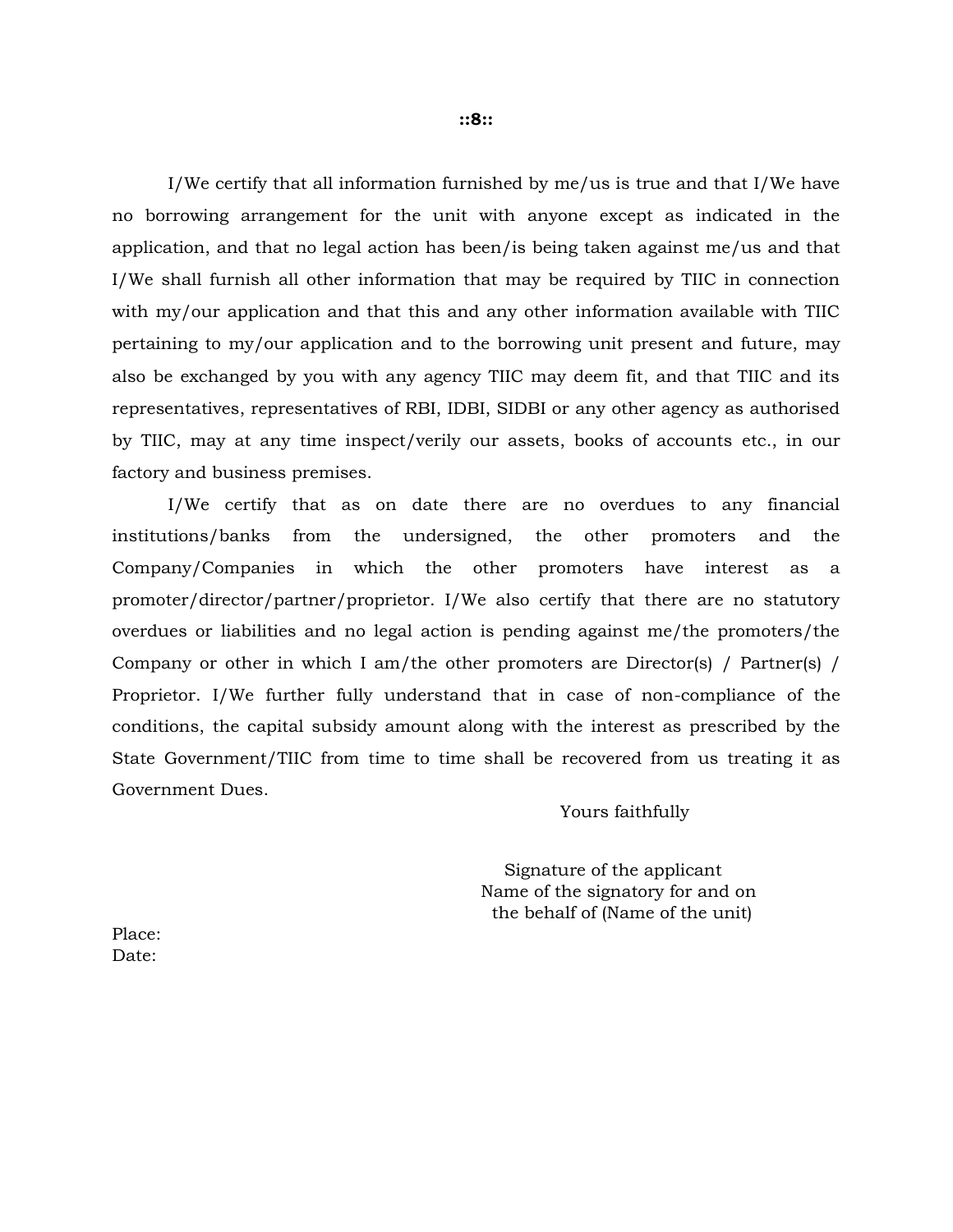## **The list of enclosures (as applicable) to be submitted**

- 1) Copy of MSME/ SIA Acknowledgement /ROC/Company Identification Number, as applicable.
- 2) Copy of
	- a) Partnership Deed and Firm Registration Certificate in case of partnership concern or
	- b) Memorandum & Articles of Association and Date of Incorporation Certificate in case of Public/Private Limited companies.
- 3) Copy of the sale deed/lease deed executed for the factory premises.
- 4) Certificate from Company's Statutory Auditor in case of companies incorporated under ROC/ Chartered Accountant in case of Proprietory/Partnership firms, for
	- a) The investment made in Eligible Fixed Assets (EFA) viz., Land, Building and Plant & Machinery.
	- b) The date of commencement of commercial production cum first invoice raised for the new/expansion project.
	- c) Employment of the direct workers.
- 5) Chartered Engineer's Certificate for the investment made in Eligible Fixed Assets viz., Land, Building and Plant and machinery as per the format enclosed.
- 6) Copy of the invoices of the plant and machinery (imported & indigenous) purchased duly attested by the authorized signatory of the company/concern and evidence for the settlement of the invoices.
- 7) The documents for new imported machinery such as copy of Letter of Credit, Bill of Entry, Bill of Lading, duty and details of clearing charges paid etc, shall be furnished.
- 8) Copy of Audited Balance Sheet and Profit and Loss Account along with the schedules for the last 3 Financial years.
- 9) Copy of TNPCB Clearance, Statutory clearances/licences and building plan approval, as applicable.
- 10)Copy of the Terms & Conditions of the credit facilities if any, extended by Bank/Financial Institution.

## **Note:**

- a) Chartered Engineers who are duly approved by the Institution of Engineers of India and enrolled as Panel Valuers with Income Tax Department / Nationalised Banks / Public Sector Insurance Companies will be eligible to give certificates.
- b) Practicing members of the Institute of Chartered Accountants of India will be eligible to give certificates.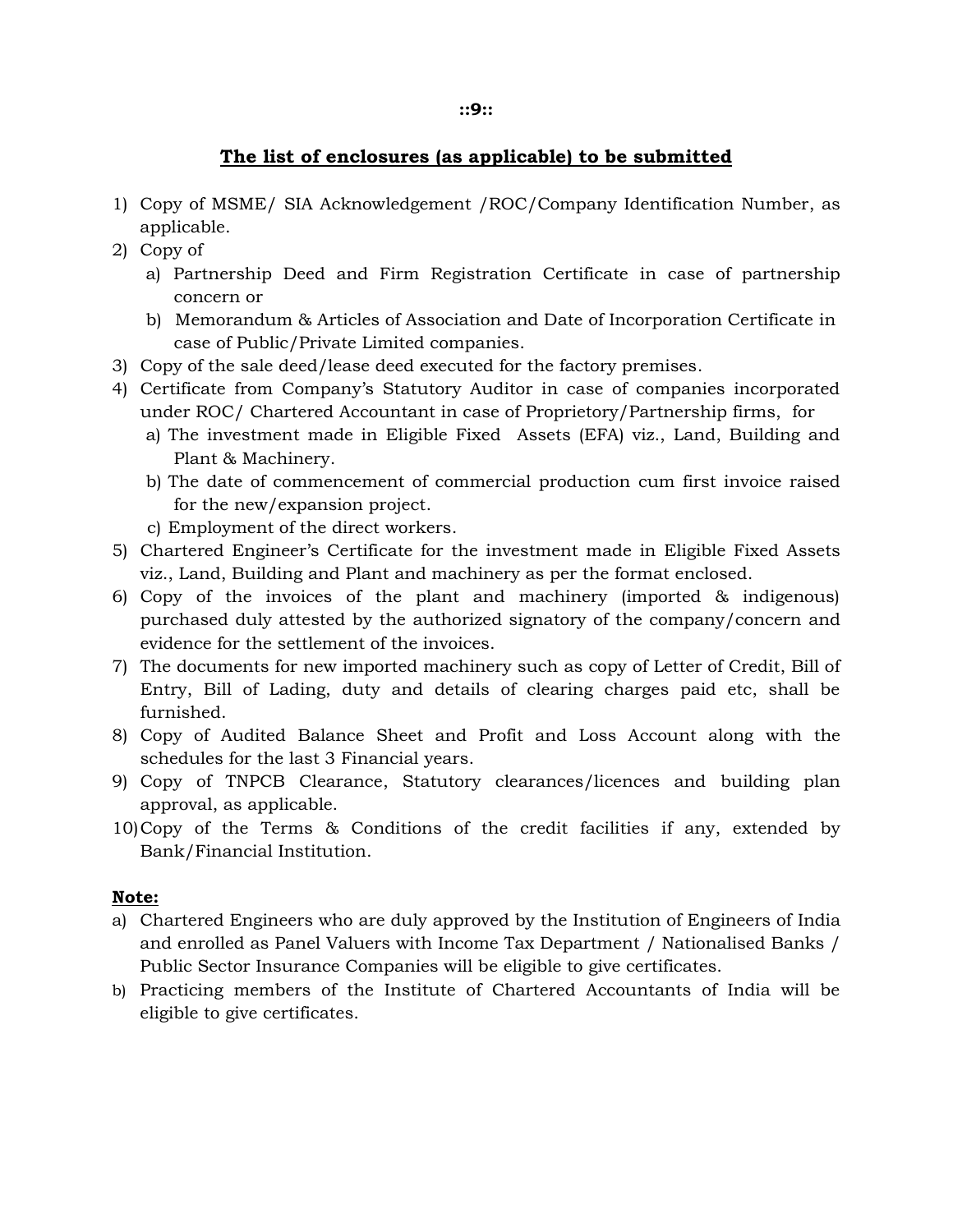**Annexure-I** 

## **Certificate to be furnished from the Company Chartered Accountant / Statutory Auditor**

 We hereby certify that M/s. \_\_\_\_\_\_\_\_\_\_\_\_\_\_\_\_\_\_\_\_\_\_\_\_\_\_\_\_\_\_\_\_\_\_\_\_\_\_\_\_\_\_\_\_\_ having its factory at \_\_\_\_\_\_\_\_\_\_\_\_\_\_\_\_\_\_\_\_\_\_\_\_\_\_\_\_\_ have made the following fixed capital investment for their new unit / expansion project during the period of investment from \_\_\_\_\_\_\_\_\_\_\_ to \_\_\_\_\_\_\_\_\_\_\_ and commenced commercial production on \_\_\_\_\_\_\_\_\_ in respect of

| <b>Nature of assets</b> | Investment made by the Company |
|-------------------------|--------------------------------|
| Land                    |                                |
| Building                |                                |
| Plant & Machinery       |                                |
|                         |                                |

 We hereby confirm that we have examined the prescribed registers / books of account and the bank statement for the period of investment from \_\_\_\_\_\_\_\_\_ to \_\_\_\_\_\_\_ in respect of the above unit.

 We fully understand that information furnished in this certificate if found to be incorrect or false, will render us liable to face any penal action or other consequences as may be prescribed in the law or otherwise warranted.

| Name    |  |
|---------|--|
| Address |  |

Membership No. : [Name and address of the Institution where registered]

| Place |  |
|-------|--|
| Date  |  |

Signature of the Applicant / Signature of Chartered Accountant / Authorized Signatory Statutory Auditor of the Company Name :  $(Sign & Seal \space of \space the \space signatory)$ Designation :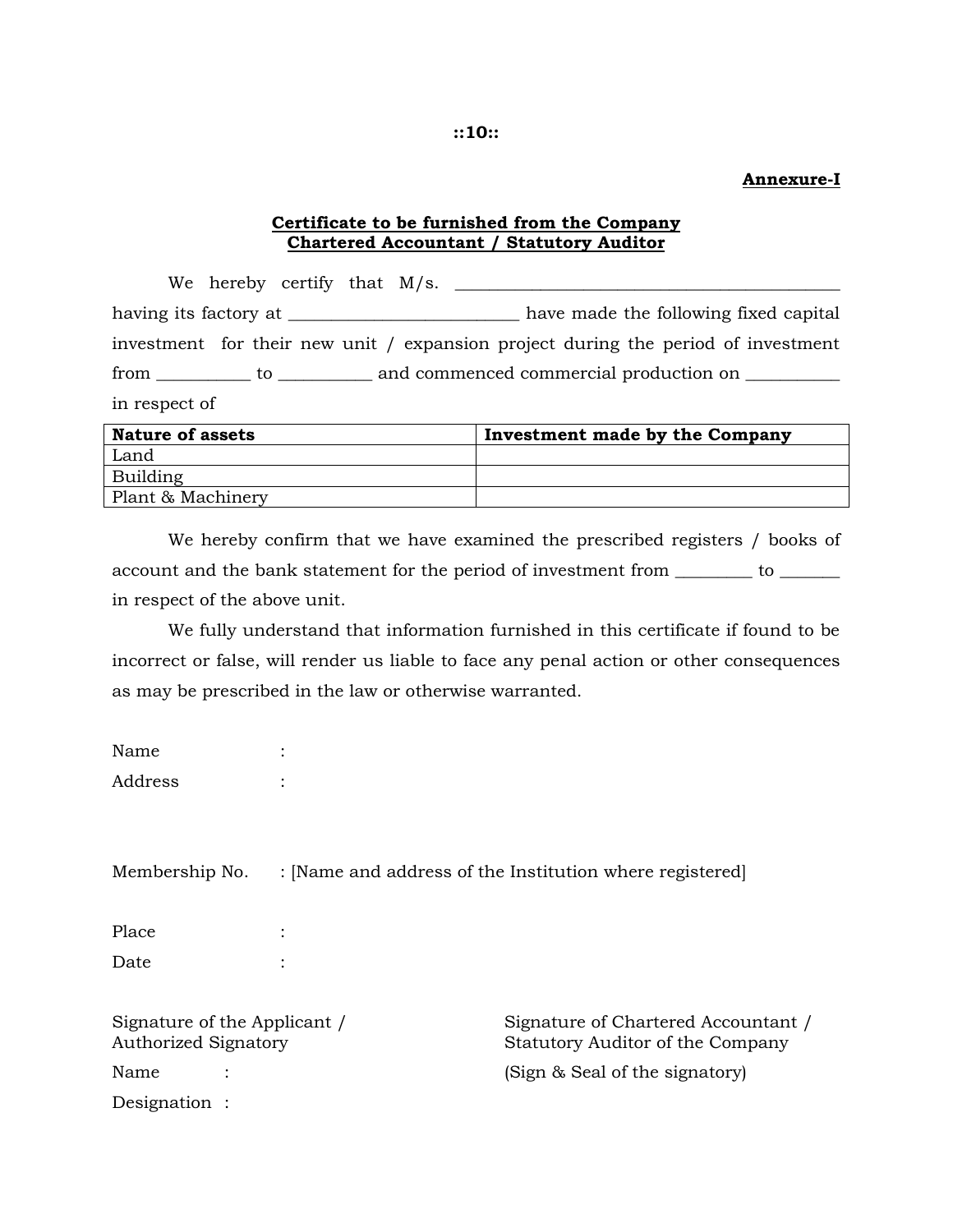#### **Annexure-II**

#### **Certificate to be furnished from the Chartered Engineer**

 We hereby certify that M/s. \_\_\_\_\_\_\_\_\_\_\_\_\_\_\_\_\_\_\_\_\_\_\_\_\_\_\_\_\_\_\_\_\_\_\_\_\_\_\_\_\_\_\_\_\_ having its factory at \_\_\_\_\_\_\_\_\_\_\_\_\_\_\_\_\_\_\_\_\_\_\_\_\_\_\_\_\_ have made the following fixed capital investment for their new unit / expansion project during the period of investment from \_\_\_\_\_\_\_\_\_\_\_ to \_\_\_\_\_\_\_\_\_\_\_ and commenced commercial production on \_\_\_\_\_\_\_\_\_ in respect of

| <b>Nature of assets</b> | Investment made by the Company |
|-------------------------|--------------------------------|
| Land                    |                                |
| Building                |                                |
| Plant & Machinery       |                                |

 We hereby confirm that we have examined the prescribed registers / books of account and the bank statement for the period of investment from \_\_\_\_\_\_\_\_ to \_\_\_\_\_\_ in respect of the above unit.

 We fully understand that information furnished in this certificate if found to be incorrect or false, will render us liable to face any penal action or other consequences as may be prescribed in the law or otherwise warranted.

| Name    |  |
|---------|--|
| Address |  |

Membership No. : [Name and address of the Institution where registered]

Place : Date :

Name Designation :

Signature of the Applicant / Signature of Chartered Engineer Authorized Signatory (Sign & Seal of the signatory)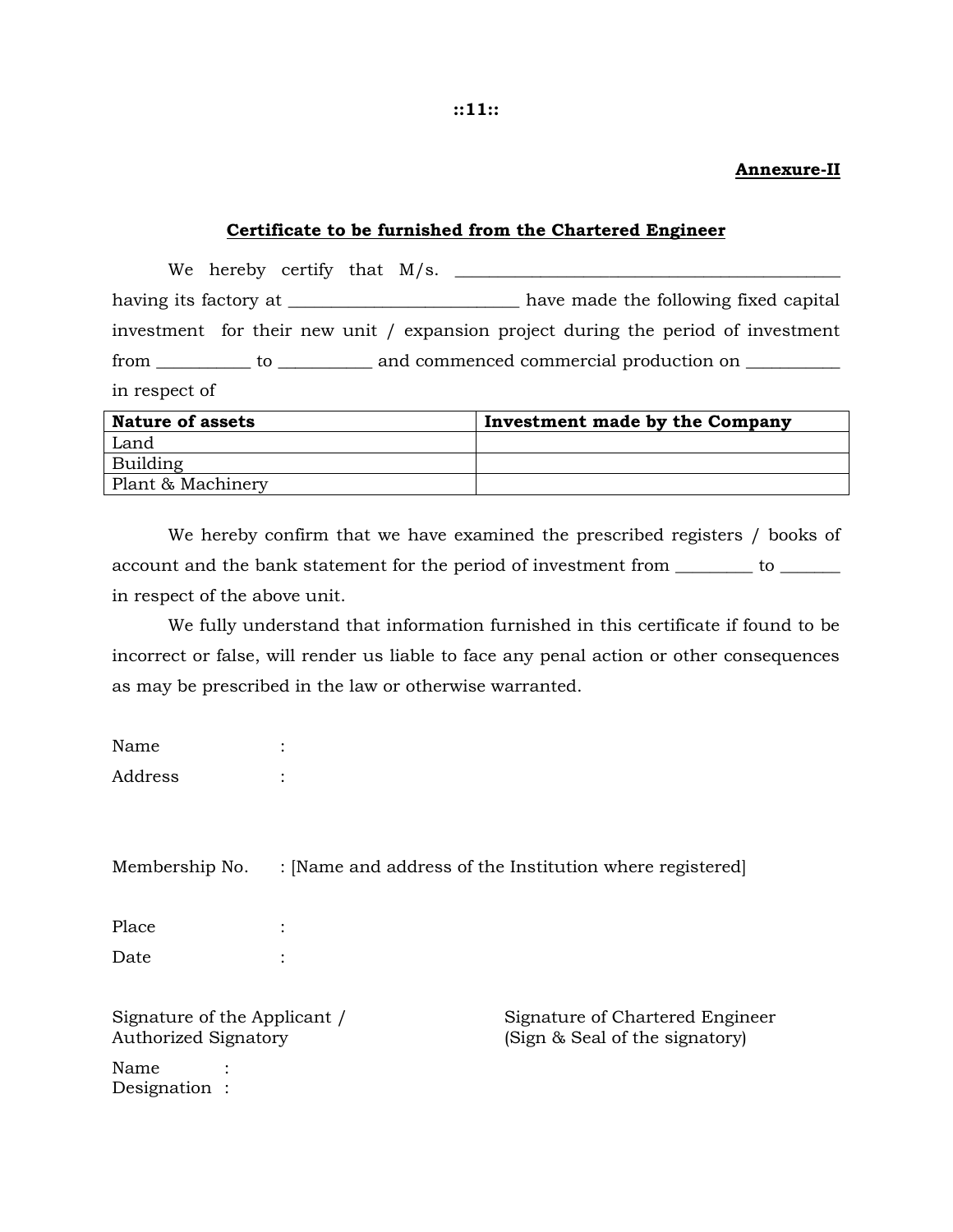#### **::12::**

## **Annexure-II(a)**

## **Annexure to Chartered Engineer's Certificate Dated \_\_\_\_\_\_\_\_**

Name of the Unit :

The details of Land purchased / Building constructed during the period

from to

#### **Land:**

| S1. | Location                     | Extent | Guideline       | Document | Value as     |
|-----|------------------------------|--------|-----------------|----------|--------------|
| No. | [Details like S.No./D.No.,   |        | Value           | Value    | certified by |
|     | Name of the Street, Village, |        | (At the time of |          | Chartered    |
|     | Taluk, District              |        | purchase        |          | Engineer     |
|     |                              |        |                 |          |              |

#### **Building:**

| S1. | Description                         | Type of | Area of      | Value as     |
|-----|-------------------------------------|---------|--------------|--------------|
| No. |                                     | Roof    | Construction | certified by |
|     |                                     |         |              | Chartered    |
|     |                                     |         |              | Engineer     |
|     | Production Hall                     |         |              |              |
| 2.  | <b>Training Centre</b>              |         |              |              |
| 3.  | Research & Development              |         |              |              |
| 4.  | Testing & Quality Control           |         |              |              |
| 5.  | Godowns                             |         |              |              |
|     | [Raw Materials & Finished Products] |         |              |              |

 We certify that the above buildings are newly constructed and are within the factory premises / project site mentioned in the above land.

Name : Address : Membership No. : [Name and address of the Institution where registered] Place : Date : Signature of the Applicant / Signature of Chartered Engineer Authorized Signatory **(Sign & Seal of the signatory)** Name : Designation :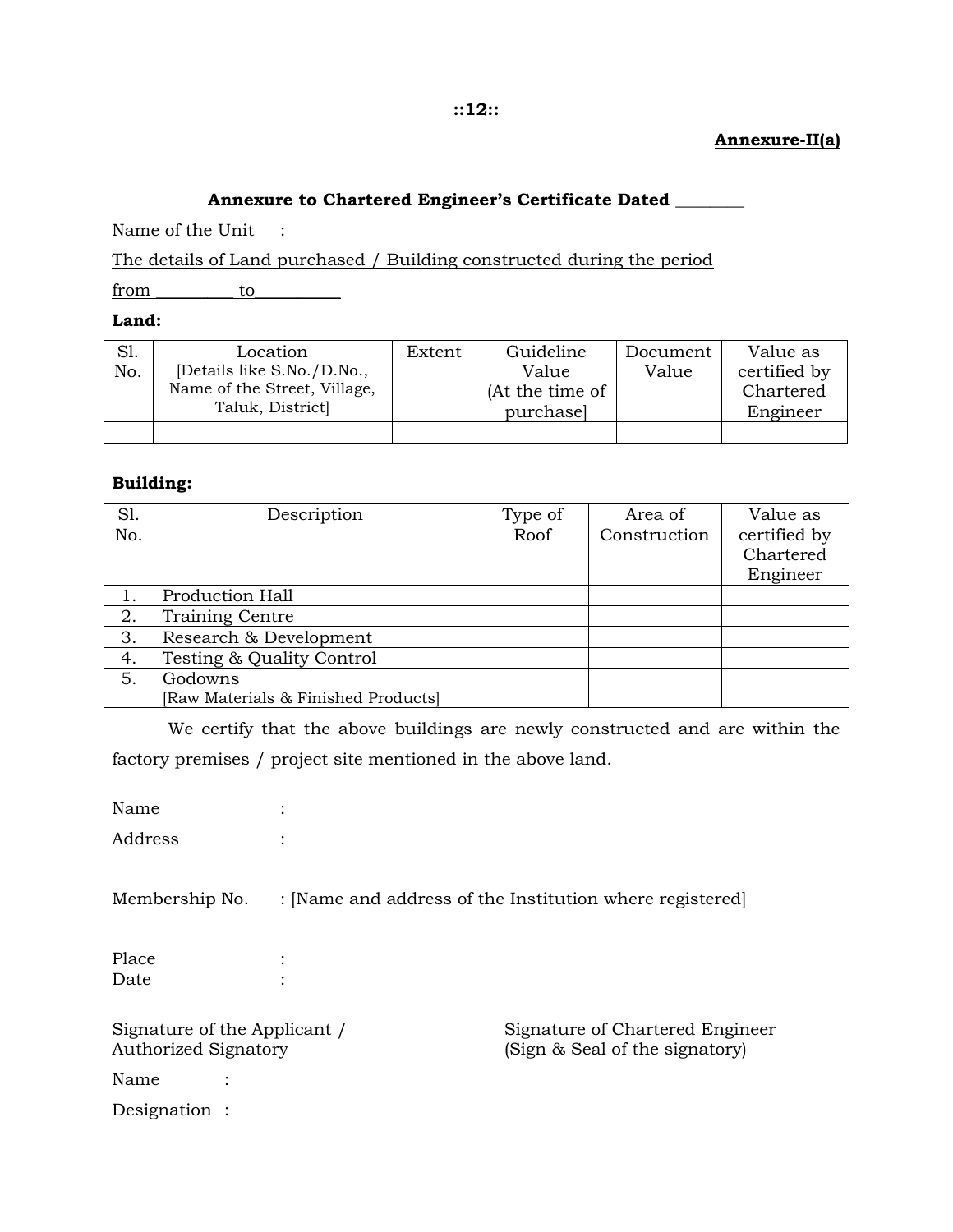## **Annexure-II(b)**

#### **::13::**

## **Annexure to Chartered Engineer's Certificate Dated \_\_\_\_\_\_\_\_**

Name of the Unit :

Address of the Factory : (Where plant & machinery are installed)

The details of the Plant & Machinery installed as on the Date of Commencement of Commercial Production

| S1. | Name of Machinery         | Name of the | Bill/   | Value of the     | New or     |
|-----|---------------------------|-------------|---------|------------------|------------|
| No. |                           | Supplier    | Invoice | Machinery as     | Second     |
|     |                           |             | No. &   | certified by the | Hand       |
|     |                           |             | Date    | Chartered        | Machinery  |
|     |                           |             |         | Engineer         |            |
|     | <b>Imported Machinery</b> |             |         |                  |            |
|     |                           |             |         |                  |            |
| 2.  |                           |             |         |                  |            |
|     | Indigenous Machinery      |             |         |                  | <b>NEW</b> |
|     |                           |             |         |                  |            |
| 2.  |                           |             |         |                  |            |

 We certify that the above plant & machineries are installed within the factory premises / project site mentioned.

Name : Address : Membership No. : [Name and address of the Institution where registered] Place : Date : Signature of the Applicant / Signature of Chartered Engineer Authorized Signatory **(Sign & Seal of the signatory)** Name : Designation :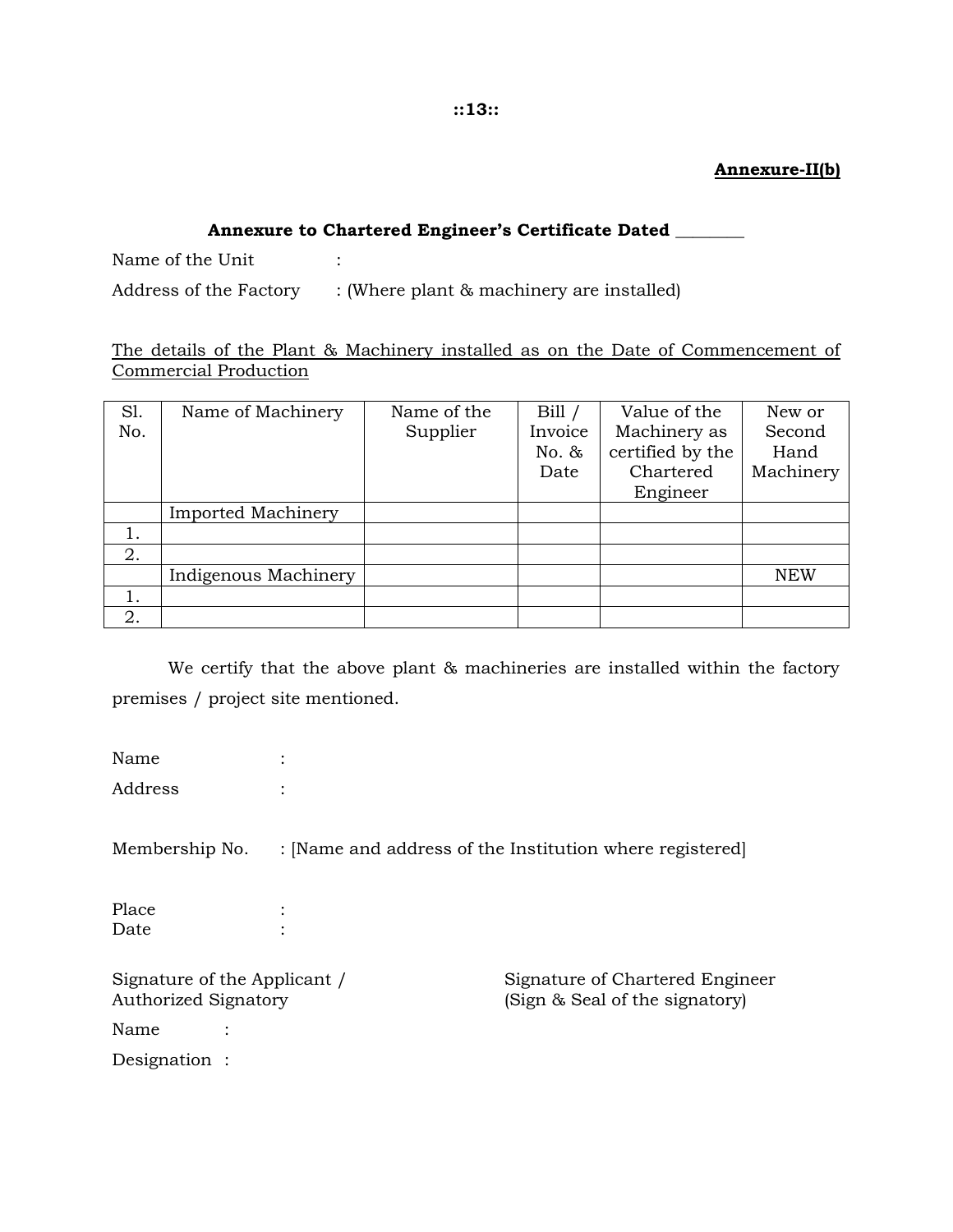#### **Annexure-III**

#### **Date of Commencement of Commercial Production cum First Sale Invoice Certificate**

|       |  |  |  | This is to certify that $M/s$ .  |                                 |                                          | having its |  |
|-------|--|--|--|----------------------------------|---------------------------------|------------------------------------------|------------|--|
|       |  |  |  |                                  |                                 | have commenced the commercial production |            |  |
| on    |  |  |  |                                  | and raised the first invoice on | bearing no. $\_\_$                       |            |  |
| dated |  |  |  | for a total invoice value of Rs. |                                 |                                          |            |  |

 We fully understand that information furnished in this certificate if found to be incorrect or false, will render us liable to face any penal action or other consequences as may be prescribed in the law or otherwise warranted.

| Name    |  |
|---------|--|
| Address |  |

Membership No. : [Name and address of the Institution where registered]

Place : Date :

Signature of the Applicant / Signature of Chartered Account / Authorized Signatory Statutory Auditor of the Company Name : : (Sign & Seal of the signatory)

Designation :